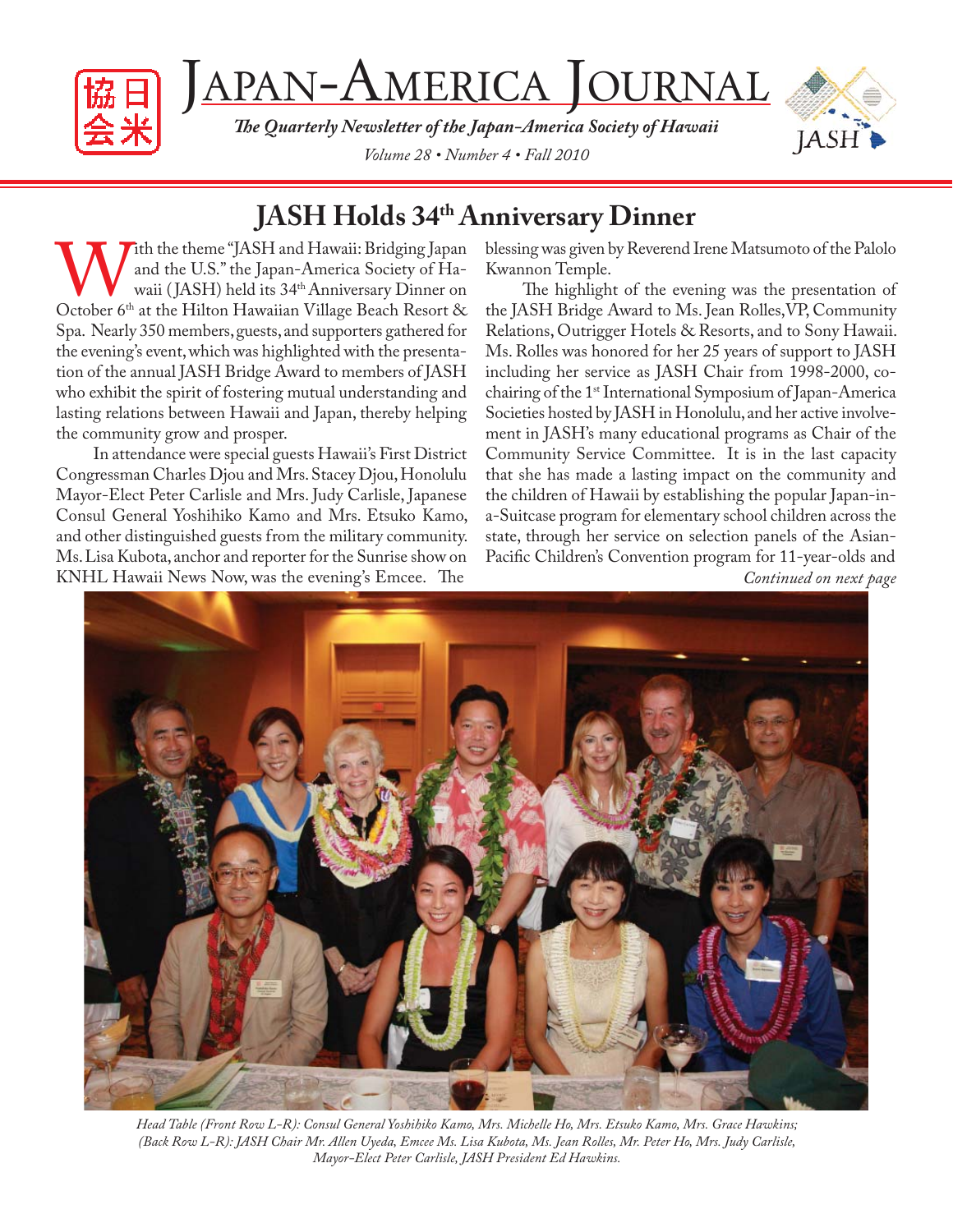## **Annual Dinner...**

### *Continued from previous page*

Statewide Academic Team Competition.

Sony Hawaii was recognized for its nearly 50 years in Hawaii as a corporate member of the community, bringing the Sony Open professional golf tournament to Hawaii, and giving back to the community and JASH through collaboration with the Friends of Hawaii Charities. Sony Hawaii President Naobumi Nomura accepted the award on behalf of Sony Hawaii.

The evening's keynote speaker was Mr. Peter Ho, President/CEO/Chairman of the Bank of Hawaii and 2011 APEC Chairman of the Hawaii Host Committee. Mr. Ho's subject was Hawaii's Position in the Asian-Pacific Crossroads and Opportunities for the



*Clockwise from top left: JASH Chair Allen Uyeda presents Bridge Award to honoree Jean Rolles; Peter Ho delivers keynote message; Congressman Charles Djou and Mrs. Stacey Djou with Jean Rolles; Consul General Yoshihiko Kamo presents sake toast to honorees, including Sony Hawaii President Naobumi Nomura.*

personally participating in Japan Day and the Japan Wizards – Future. The audience listened eagerly as Mr. Ho described what hosting APEC meant to Hawaii and outlined how Ha-

> waii could position itself "not just as a destination for sun, sand and surf, but also where business, cultural and governmental exchange can occur." Mr. Ho concluded his comments by challenging the audience to step up to take advantage of this opportunity and asking those interested in helping in some capacity.

> Consul General Kamo offered the final *kanpai* (toast), recognizing the Bridge Award honorees and complimenting JASH on its important work to bridge the relationship between Hawaii and Japan.

> Thank you to First Insurance Company of Hawaii for their generous event sponsorship.

# **JASH holds U.S.-Japan Symposium**

**On** December 3<sup>rd</sup>, top U.S. and Japanese officials met at the Hawaii Convention Center in Honolulu to observe the 50<sup>th</sup> anniversary of the signing of the most important security treaty in the Asia-Pacific region. The at the Hawaii Convention Center in Honolulu to observe the  $50<sup>th</sup>$  anniversary of the signing of the Symposium "The Road Ahead for the U.S.-Japan Collaboration in the Asia Pacific Region" drew nearly 300 business and government leaders to discuss Asia-Pacific Economic Cooperation (APEC) 2011 and economic initiatives in technology and renewable energy.

The Japan-America Society of Hawaii co-sponsored this symposium with U.S.-Japan Council (USJC) in cooperation with supporting organizations including the Hawaii United Okinawa Association, Honolulu Japanese Chamber of Commerce, Pacific and Asian Affairs Council, Pacific Forum CSIS, and United Japanese Society of Hawaii.

Symposium programming explored new initiatives in U.S.-Japan Economic collaboration, with an emphasis on



*Security Panel participants (R-L): Foreign Policy Advisor Daniel Piccuta (U.S. Pacifi c Command), Admiral (USN, Ret) Th omas Fargo, Admiral Robert Willard (Commander, U.S. Pacifi c Command), Director-General North American Aff airs Bureau Kazuyoshi Umemoto ( Japan Ministry of Foreign Aff airs), Director, Equipment Policy Division, Kiyoshi Serizawa ( Japan Ministry of Defense).*

*Continued on page 4*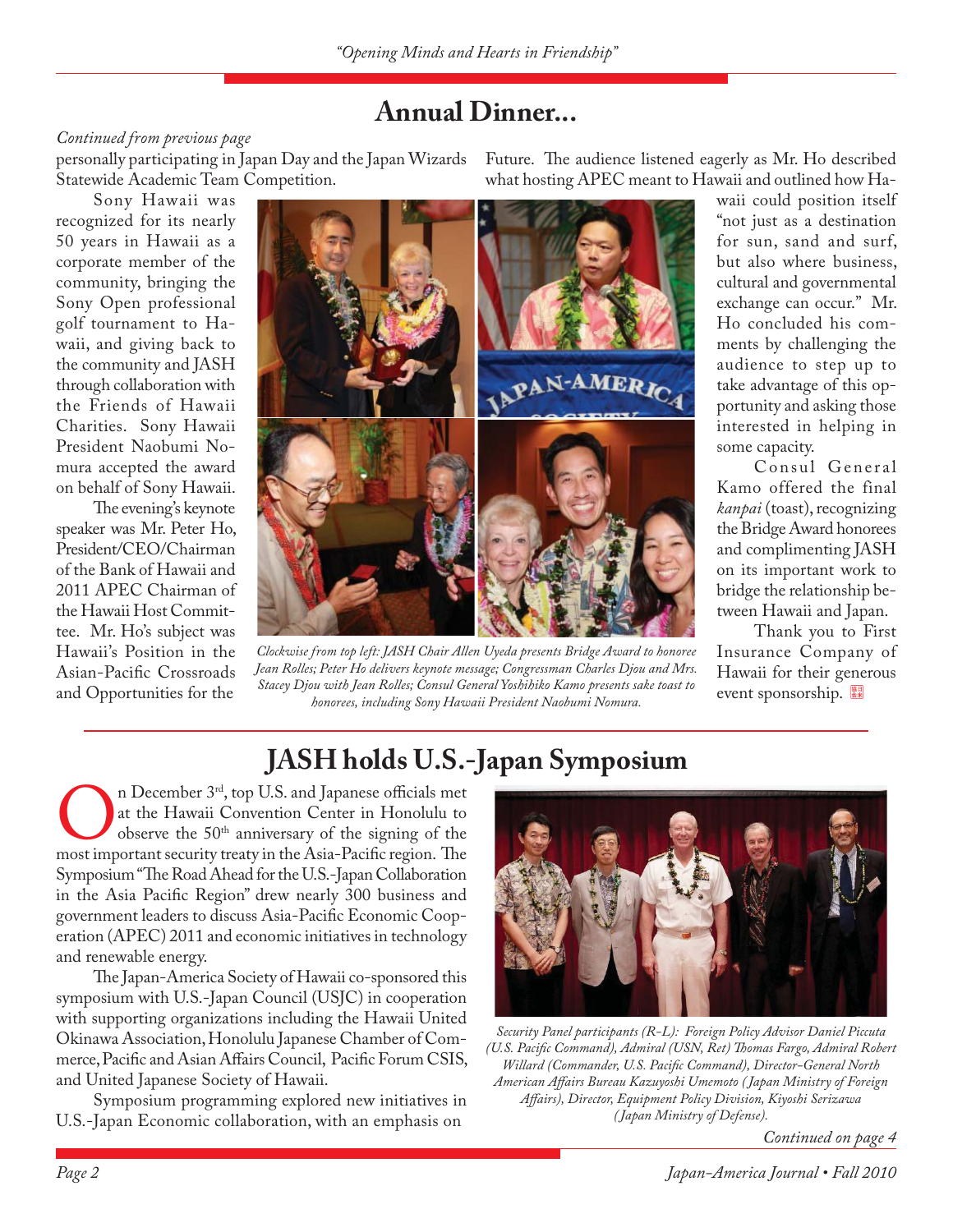## **Mahalo to the following Annual Dinner Supporters**

**Event Sponsor** First Insurance Company of Hawaii

### **Platinum Table Sponsors**

First Insurance Company of Hawaii Hamamoto Family Trust & Stanford Carr Development Sony Hawaii

### **Gold Table Sponsors**

Bank of Hawaii DFS Hawaii Hamamoto Family Trust & Stanford Carr Development Jean E. Rolles NAI ChaneyBrooks Unicold Corporation

### **Silver Table Sponsors**

Carlsmith Ball LLP Crown Prince Akihito Scholarship Foundation First Hawaiian Bank Friends of Jean. E. Rolles Hilton Hawaiian Village Beach Resort & Spa / Hilton Grand Vacations Marsh USA Matson Navigation Company Pacific Guardian Life Servco Foundation Shidler College of Business Starwood Hotels & Resorts / Kyo-ya Hotels & Resorts Trinity Investments LLC & Dr. Gary Kondo

### **Student Table Sponsors**

AccuityLLP Hilton Grand Vacations Susan Kosasa (2) Ko & Glenn Miyataki/ Yoshiharu Satoh

#### **Donations**

Accuity LLP All Nippon Airways The Cherry Company First Insurance Company of Hawaii Halekulani Corporation

Hawaiian Host Dr. Robert Huey Howard & Audrey Karr Lawrence & Jane Kumabe Dr. David McClain

Ray & Shirley Miyamoto Nippon Golden Network Alfred & Ruth Ono George & Roberta Sullivan Mayumi Tamaki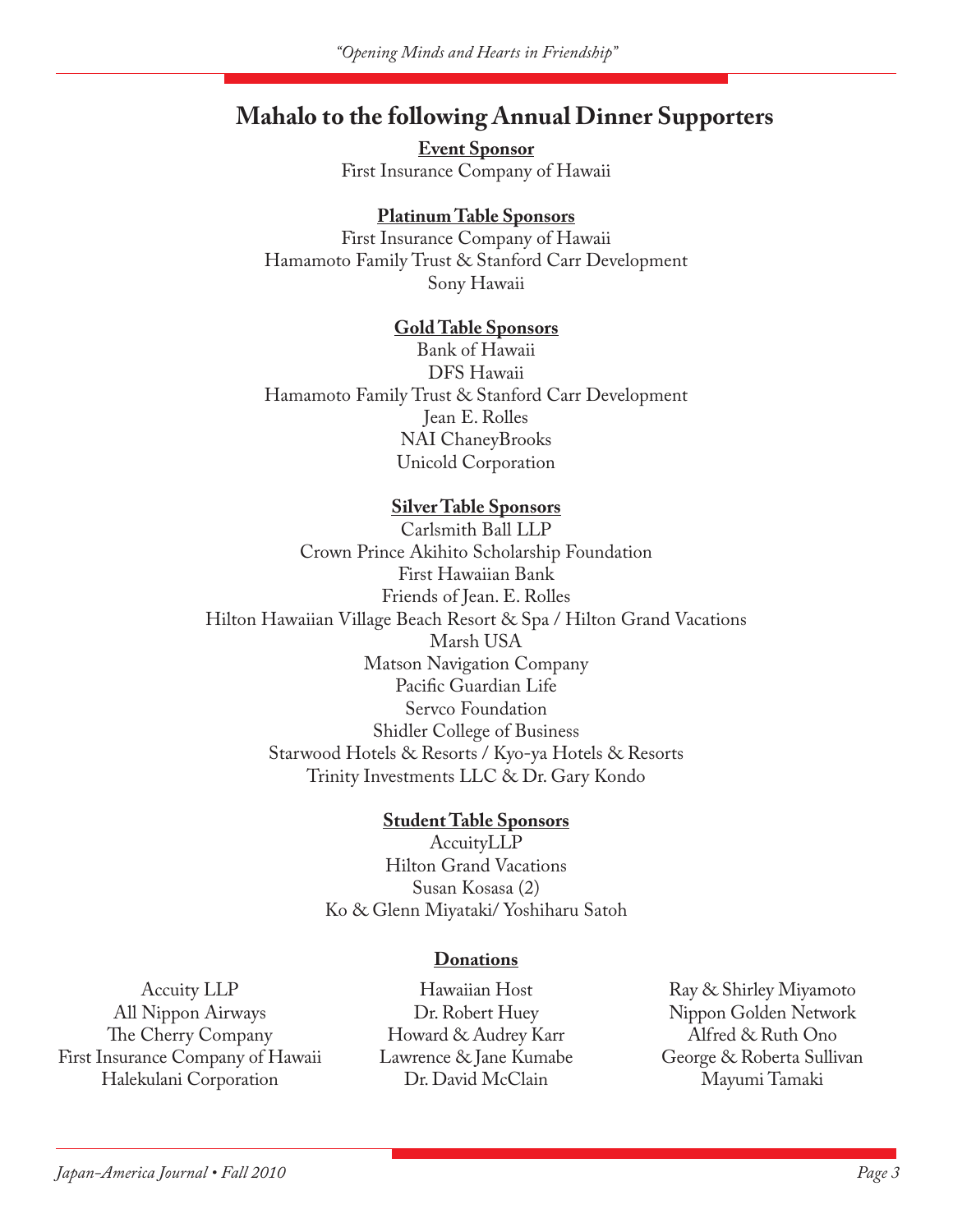*Continued from page 2*



*Symposium attendees and special guests (R-L): JASH Chair Allen Uyeda, Mayor Peter Carlisle, Hiroshima Governor Hidehiko Yuzaki, USJC President Irene Hirano Inouye, USJC Director Colbert Matsumoto, Lockheed Martin Corp. Sponsor Rep. Nancy Ziuzin Schlegel, Director of the Office Economic Policy James Steele (U.S. State Dept.), JASH President Ed Hawkins.*

# **Symposium...**

Hawaii-Okinawa Clean and Efficient Energy Partnership. Hawaii's role in U.S.-Japan relations was also highlighted, especially in the context of bridging APEC 2010 Japan to APEC 2011 USA in Hawaii.

The Symposium also included a seminar featuring several high technology entrepreneurs from Hawaii who showcased both medical and energy technologies and challenged both Hawaii-based and Japanese companies to look for ways to collaborate to promote the joint development of high technology products and methods.

The Japan-America Society of Hawaii is pleased to have collaborated with the U.S.-Japan Council and the supporting organizations to bring this important event to Hawaii in this critical period of U.S.-Japan relations.

# **The Miracle of the Gifted Quarter: An Afternoon with Film Director Fumiko Irie**

**CONT** of the happy when you compare yourself to others."—F. Irie<br>On Friday, November 12, JASH Tomodachi Committee be happy when you compare yourself to others."—F. Irie

members and guests gathered in the 15<sup>th</sup> Floor Conference Room of the Central Pacific Plaza to learn about the independent film by Ms. Fumiko Irie entitled "The Miracle of the Gifted Quarter—Since it is the Truth." The film has spread around the world and was recently shown at the University of Hawaii at Manoa on November 14.

Ms. Irie spoke of her personal life, including the trauma she experienced when her father passed away of a heart attack when she was only six years old. She hadn't realized how much this trauma affected her until she made this documentary. The morning her father passed away she was lying by his side. She woke up and heard the emergency team saying, "if only we had been five minutes earlier." She always blamed herself for his death and her depression and guilt led her to always hide her inner worries and constantly seek out happiness.

Ms. Irie's documentary follows Katsuko Yamamoto, a Japanese teacher at a school for special needs children. She thinks of the children as special gifts and as Ms. Irie describes, "if there were 1000 more like Katsuko, Japan would be a better place." One of Ms. Yamamoto's students is Yukie, a girl who had multiple sclerosis who loved herself despite the disease. Her special message and promise makes people feel a desire to connect with others: "Everyone is different and everyone is important. Even disease and impairment is important. I want

to make it common sense for everyone." By spreading Yukie's message, Ms. Irie hopes to create more gratitude in the world.

JASH would like to thank Fumiko Irie for sharing her personal story and her documentary. Thank you also to Tomodachi Committee co-chair Hiroko Dewitz for arranging for

Ms. Irie to speak with us, and also for acting as translator throughout the talk.

Ms. Irie continues to create documentaries in hopes of creating more gratitude in the world. Her second documentary, "The Miracle of the Colored Light" is about a woman recovering



*(L-R): Tomodachi Committee Chair Kazuko Love, fi lm director Fumiko Irie and Tomodachi Committee Co-Chair Hiroko Dewitz.*

from cancer. For more information about Fumiko Irie and her documentaries, please visit www.heartofmiracle.net and www.yonbunnoichi.net.

The Tomodachi Committee's purpose is to help new members and their spouses acclimate themselves to Hawaii and as well as to help facilitate friendships between JASH members and friends.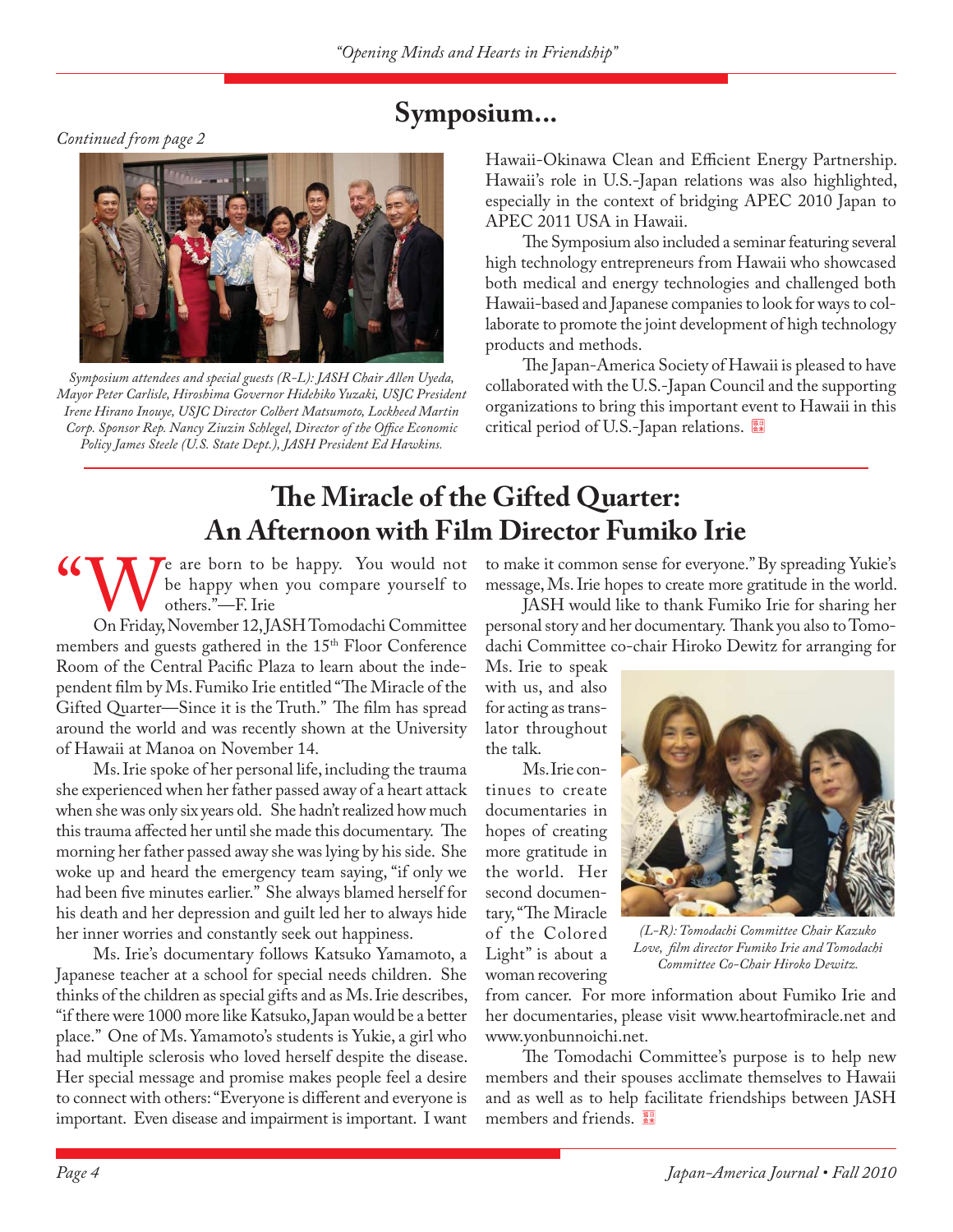# **Japan-America Society of Hawaii holds Fall 2010 Japan Day**

hanks to the generous support and sponsorship from the McInerny Foundation, the Fall 2010 Japan Day was held at Hawaii Tokai International College on October 27<sup>th</sup>. Four high schools—McKinley, Moanalua, UH the McInerny Foundation, the Fall 2010 Japan Day was held at Hawaii Tokai International College on Laboratory School, and Hawaii Preparatory Academy from the Big Island—attended this year, a total of 139 students and advisors. As in previous years, The Kenny Endo Taiko Ensemble led off the morning's activities after which students participated in various cultural classes including *bon* dance, *bonsai* tree planting, calligraphy, traditional crafts, *ikebana*  flower arranging, *kimono* wear, *soroban* (Japanese abacus), and tea ceremony.

Over 4,700 students from 53 schools statewide have experienced Japan Day since its inception in 1993. Japan Day is one of two programs JASH offers to Hawaii's high schools and students, the other being the Japan Wizards Statewide Academic Team Competition. Japan Day teaches various aspects of Japanese culture, but the underlying purpose is to show how culture, art, and lifestyle of different societies enrich people's lives. JASH feels that appreciating other cultures

and cultural practices helps one to be tolerant and understanding of other peoples and their customs, contributing to peaceful coexistence.

JASH would like to thank all the volunteer experts for their dedication to the program: Mrs. Kuni Morita and members of the Moiliili Senior Minyo Group, Mr. Jim Meyer and the Hawaii Bonsai Association, calligraphy master Mrs. Shokyoku Hashiro and Mrs. Setsusen Tokumine, Mrs. Kikuji Yonesato and members of the Kikufu Nippon Bunka Kenkyu Kai, Mrs. Jessie Nakata of MOA Hawaii, Mrs. Jean Sakihara and members of Kimono Project USA, Mr. and Mrs. Hideaki Oshima from Araki Hiroya Soroban School, and Mr. Yoshibumi Ogawa, Mr. Hiroaki Yoshida, and members of Urasenke Foundation. We would also like to thank Hawaii Tokai International College for the use of the auditorium and classrooms for this event, and the Kenny Endo Taiko Ensemble for their flawless taiko performance and demonstration. For more information on this educational program, please contact Kelsey Soma Turek at 524-4450 or via email at ksoma@jashawaii.org.



*Clockwise from top left: Students participate in traditional tea ceremony; Kenny Endo Taiko Ensemble performs; students try their hand at calligraphy; students learning soroban (abacus) calculations.*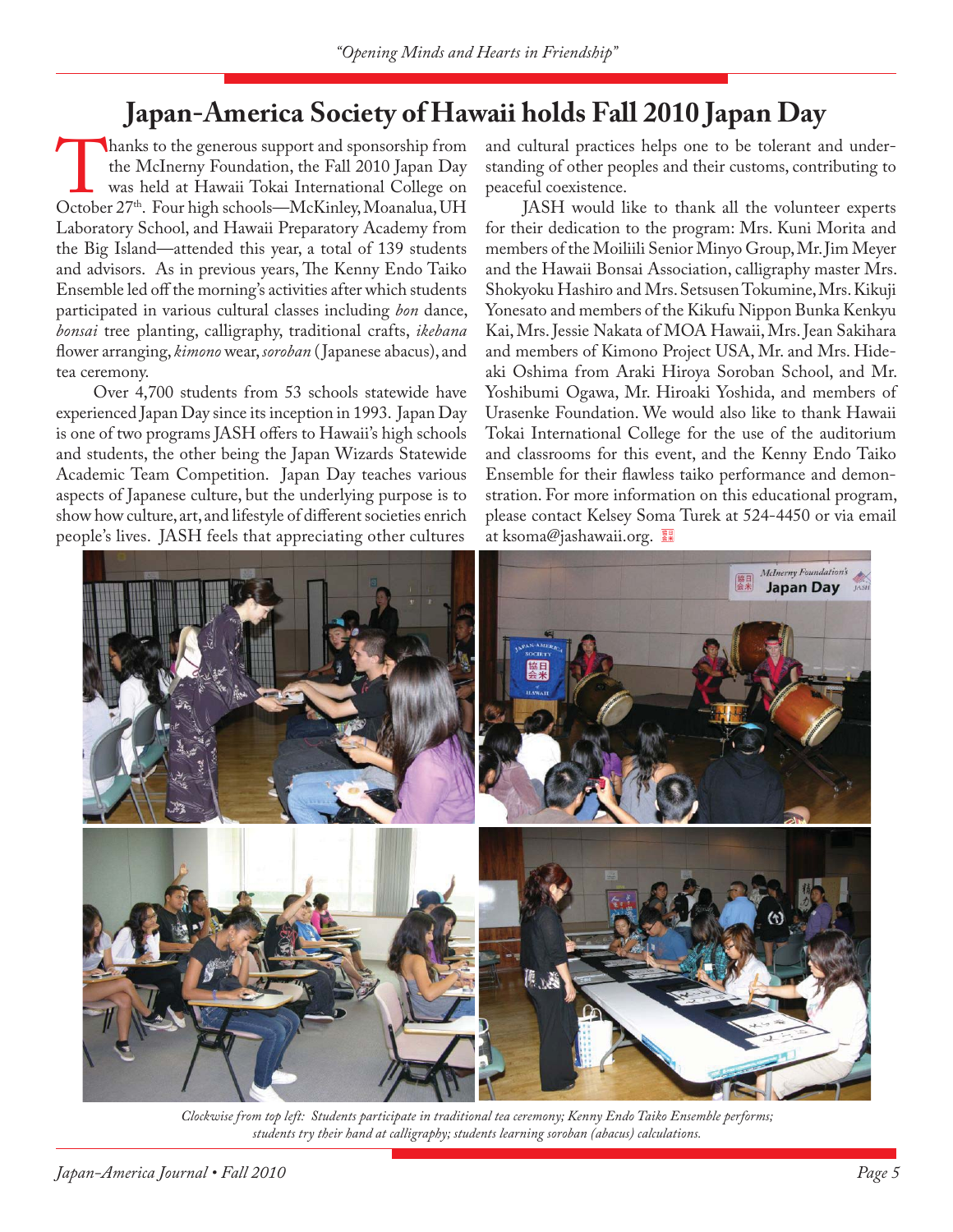## **JASH takes Japan-in-a-Suitcase to Hana, Maui**

The road to Hana boasts 617 turns, 56 one-lane bridges, and 42 miles of winding mountain roads. When you finally reach Hana after four hours, you feel it is the kind of town time forgot. There are no traffic lights, no str and 42 miles of winding mountain roads. When you finally reach Hana after four hours, you feel it is the lights, no big stores or malls. People who live in the remote areas are not connected to electricity and rely on solar power, generators, or candles instead. There's only one gas station in the town and it's the only one you'll see in nearly 45 miles of driving. It's the kind of town where you can get a glimpse of old Hawaii with children practicing *hula* in the front yard while their mother chants and plays the *ipu* (gourd instrument). Culture is also preserved through the impressive Hawaiian chant said by the students during their morning assembly.

On November 4<sup>th</sup>, two JASH staff traveled to Hana, Maui to bring Japan-in-a-Suitcase ( JIAS) classes to Hana Elementary School. This was the first time JASH took JIAS to Hana. This program is an example of a longstanding goal to bring JASH educational programs for grades K-12 to all neighbor islands, even to the most remote locations. Seven JIAS presentations were given to ten classes from Kindergarten through grade 5, reaching a total of 184 students.

Many teachers commented that this visit was a great opportunity for the students since few of them are able to leave Hana due to its remote location. In the old days when more farmers and plantations workers lived in the town, there were some small restaurants. Now shopping and dining options are few. Most locals rely on Hana-grown fruits and vegetables,



*Students explore a Japanese randoseru (backpack).*

freshly caught fish, or the latest hunting catch, or they send someone to Kahului (Maui's capital city) for a monthly run to fill their freezers and pantries with all the basics. However, most people don't have time for such a long excursion. The children hardly go on field trips because most of them would get carsick on a long bus ride outside of Hana. Since they

can't go out of Hana, they really appreciate when people come to them.

Mrs. Faith Powell (Hana Elementary's Curriculum Coordinator) who is a local Japanese-American with family roots in Yamaguchi prefecture noted that she is the only Japanese teacher in the school. She is originally from Oahu but said the other teachers are mostly from Hana or the mainland. This diversity is evident when you look at the faces of the students. You can tell that many families have been there for

generations (such as seeing students with the last name "Hasegawa" as in the wellknown general store). You can also tell that there were many families who took the journey to Hana, fell in love, and decided to stay. Hawaii truly is a living picture of the different perspectives taught in JIAS.

During the presentations, many students spoke Pidgin English. They



*Th ird graders model yukata, the Japanese summer kimono.*

quickly discovered there were many ways they could relate to Japanese students. Teachers and students alike were delighted to find out that some of the things they are familiar with such as *mochi, jan ken pon* game, and the *bon* dance actually came from Japan.

Japan-in-a-Suitcase is a free program offered to elementary school in Hawaii. It is one of five JASH educational programs aimed at teaching the concept of different perspectives and is aligned with the Hawaii Department of Education Content Standards for Social Studies and World Languages. The major goal of JIAS is to nurture students' sense of inquisitiveness and help them to look at objects and issues from different viewpoints. This is accomplished through a hands-on demonstration of items used by Japanese school children in the classroom and challenging the children to explain the differences they see from how they learn. JASH believes teaching these concepts at an early age will make them more open-minded to new ideas and people of other cultures. The secondary purpose is to teach the children about Japan's unique culture and to appreciate Hawaii's special relationships with Japan. Children of Hana now understand this rich cultural relationship first hand.

This excursion was made possible thanks to the grants from such donors as the Atsuhiko and Ina Goodwin Tateuchi Foundation, Friends of Hawaii Charities, and JTB Goodwill Foundation.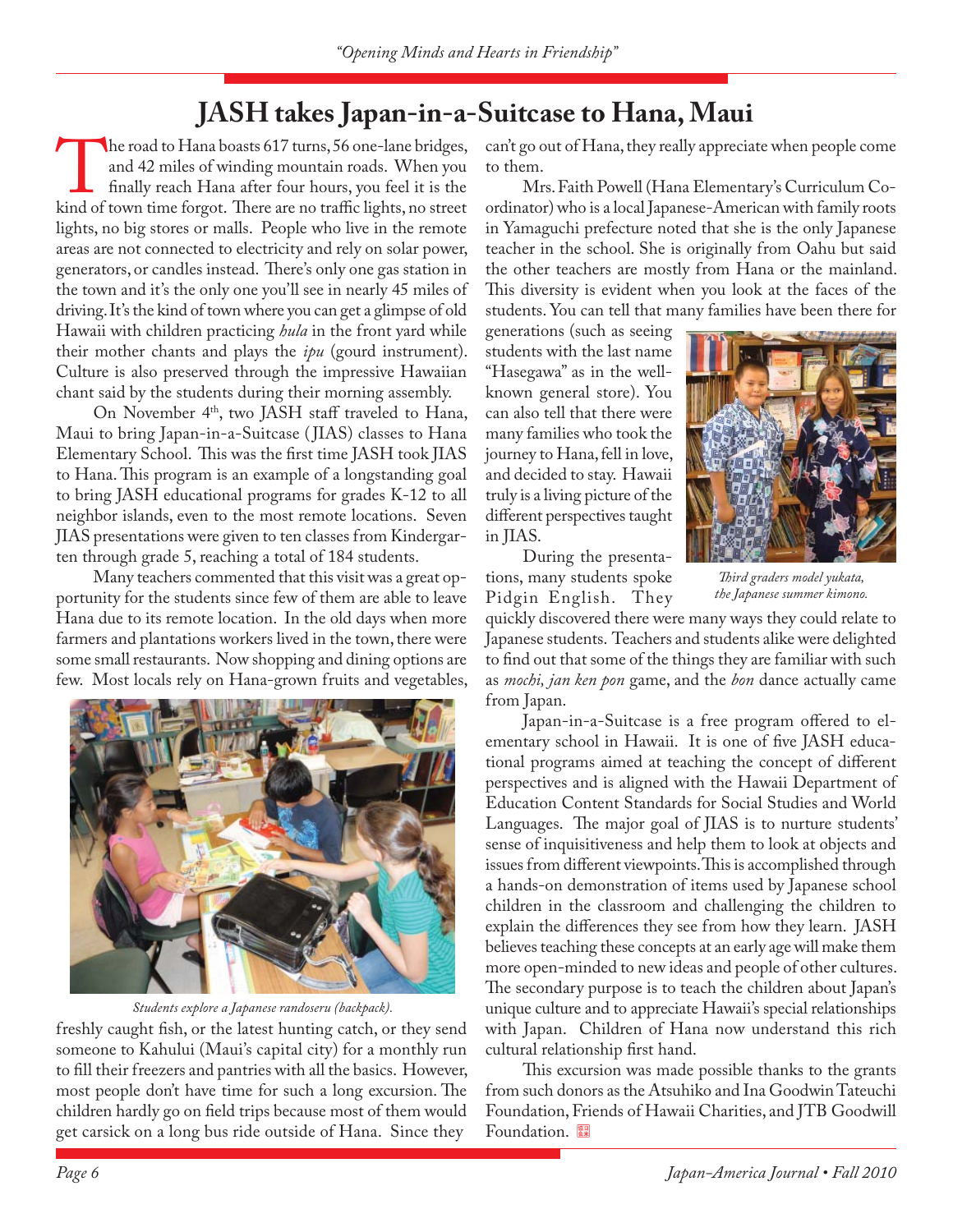# **JASH Celebrates the Holidays with Christmas 5:01 & Silent Auction**

Indiday spirit filled the air as JASH celebrated the holiday season with its annual Christmas 5:01 and Silent Auction on December 16<sup>th</sup>. JASH Corporate Member The Kahala Hotel & Resort generously sponsored holiday season with its annual Christmas 5:01 and Silent Auction on December 16th. JASH Corporate the event, providing an elegant venue for this occasion.



Guests enjoy The Kahala Hotel & Resort's ambience, food and drinks. **Fig. 1. Solution Property** Constants and this event possible. <sup>[68]</sup>

The Christmas 5:01 is a networking opportunity for all the members of JASH to come together to celebrate the accomplishments of the year as well as to take part in a silent auction to raise funds for programs in the upcoming year.

Nearly 250 JASH members and friends filled the Maile Ballroom and enjoyed the culinary delights prepared by The Kahala Hotel & Resort's master chef. The attendees also took the opportunity to bid on an array of items during the evening's silent auction including hotel stays, restaurant certificates, unique Japanese items, exquisite jewelry, gift baskets, decorated Christmas trees & wreaths, and even a Fender electric guitar! Over 90 donors gave over 160 items towards the silent auction.

JASH would like to thank The Kahala Hotel  $\&$  Resort, especially to General Manager Mr. Thomas Pauly for generously sponsoring this annual event. The Society would also like to thank all of the donors and volunteers who helped to

# **Toride Shoyo High School Begins Sister School Relationship with Maryknoll High School**

On November 30, 2010, 10 students and two teachers<br>
from Toride Shoyo High School in Ibaraki prefecture,<br>
a-half long stay. The group spent their first day visiting the from Toride Shoyo High School in Ibaraki prefecture, Japan arrived in Honolulu to begin their week-and-USS Missouri, Hawaii Plantation Village, and the National Memorial Cemetery of the Pacific (Punchbowl Cemetery). On December 1, they were greeted with *aloha* at the Welcome Party arranged by the students and faculty of Maryknoll High School's Japanese language classes. Here, the students from Toride met their host sisters and brothers and were introduced to delicious local dishes at the potluck.

Throughout the next nine days, their busy schedule included field trips to the Okage Sama De gallery tour at the Japanese Cultural Center of Hawaii, art gallery tours and a campus tour at the University of Hawaii at Manoa, paying respects at the Arizona Memorial, experiencing Chinatown, taking photos at the Kamehameha Statue and Iolani Palace, and meeting the staff at the Japan-America Society of Hawaii ( JASH). On days when there no outings scheduled, Toride students accompanied their host sisters and brothers during the school day, attending classes and experiencing Hawaii's educational system. During the evenings and weekend, students enjoyed spending time with their host families touring the island and participating in various activities.

Before they knew it, it was time for the Toride students and teachers to board their plane on Friday, December 10.

Many tears were shed between the Maryknoll and Toride students who now called each other friends. As they exchanged *omiyage* (souvenirs) and waved goodbye, the students shouted, "See you next year!" to their new *tomodachi* (friends) and smiled with tears in their eyes and fond memories to take with them. Next year, Maryknoll High School is planning to visit Toride High School as the next step in the sister school relationship.

JASH facilitated and arranged this sister school relationship program and participated in many of the cultural activities and events. If interested in learning more about this program, please contact Kelsey Soma Turek via email at ksoma@jashawaii.org or via phone at 524-4450.



*Toride Shoyo High School students and teachers learn the shaka with JASH President Ed Hawkins and Educational Program Director Kelsey Soma Turek.*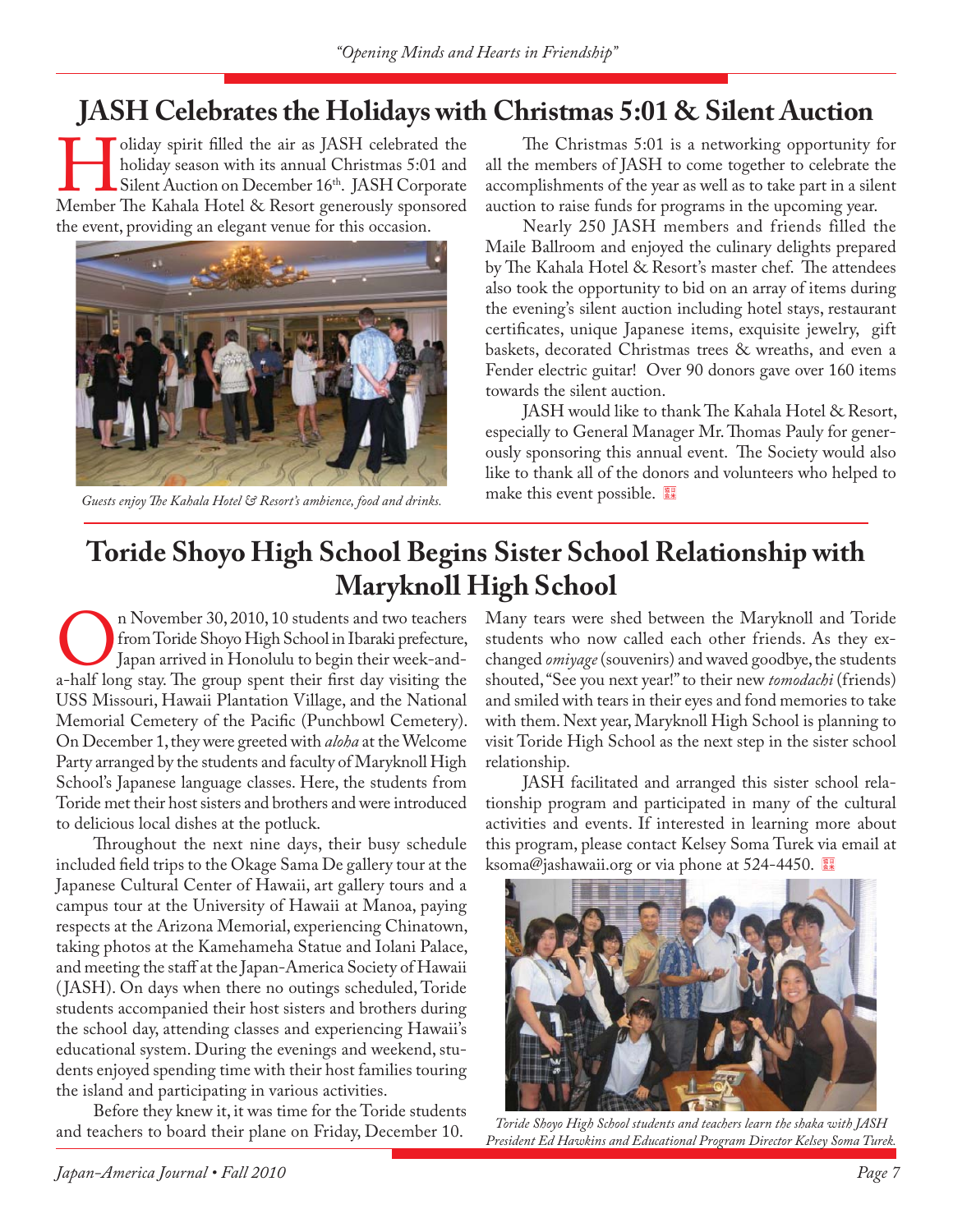## *A special mahalo to the following individuals and businesses who generously supported JASH by contributing items or decorated a Christmas tree or wreath for our Silent Auction*

21st Century Technologies Hawaii LLC Anonymous Bead It! Mrs. Masako Bellinger Big Island Candies The Bishop Museum California Pizza Kitchen -Pearlridge Ms. Marilyn Cariaga Champion Malasadas Ms. Vivien Cheng The Cherry Company The Contemporary Museum Couture Jeweller Dave and Busters DEN International Inc. dba The Compleat Kitchen DFS Hawaii Natalie Diehm Diamond Head Theatre Don Quijote (USA), Co Ltd Doraku Sushi Mrs. Toshiko Dose Down to Earth First Insurance Company of Hawaii Flora-Dec Sales, Inc Mr. Mark Fukunaga Germaine's Luau Inc Halekulani Hawaii Opera Theatre Hawaiian Eateries Healing Hands Hilton Grand Vacations Club LCC Hilton Hawaiian Village Beach Resort & Spa HTH Corporation/Pacific Beach Hotel & Pagoda Hotel Mrs. Atsuko Igarashi Ilima Hotel The Ito Family The Izuo Family Japanese Cultural Center of Hawaii The Kahala Hotel & Resort Ms. Dori Kim Kona Brewing Company Koyama Realty KTM Services - Enjoy Snacks Kumu Kahua Theatre

The Li Family Maile Sky Court Hotel Margo Tahitian Pearl McKinley Car Wash Moana Surfider, A Westin Resort & Spa Morgan Stanley Smith Barney The Nakanishi Family Mrs. Joyce Nishimura The Nobuhara Family The Oahu Club Organization Plus Pacific Aviation Museum Pacific Guardian Life Panda Travel Inc Paradise Cruise, Ltd- Star of Honolulu Cruises & Events Mrs. Cheryl Parker Mr. James Pasquino Paul Brown Salon & Day Spa Prince Resorts Hawaii R & R Restaurants, Inc The Ritz-Carlton, Kapalua Robert's Hawaii, Inc Roy Yamaguchi Enterprises Royal Hawaiian Center Servco Pacific Inc Servpac, Inc Mrs. Ritsuko Seta The Shaw Family Ms. Joy Soma Sony Hawaii Company Honolulu Star-Advertiser Mr. Ray Tabata The Tao Family Times Supermarkets Tori Richard, Ltd TRUSTA, An Accountancy Corporation The Tsuzaki Family Mr. Allen Uyeda Virgo USA dba Anteprima Vit's Hawaiian Steak House The Wedding Ring Shop Wet n Wild Hawaii The Willows Mr. Steven Wood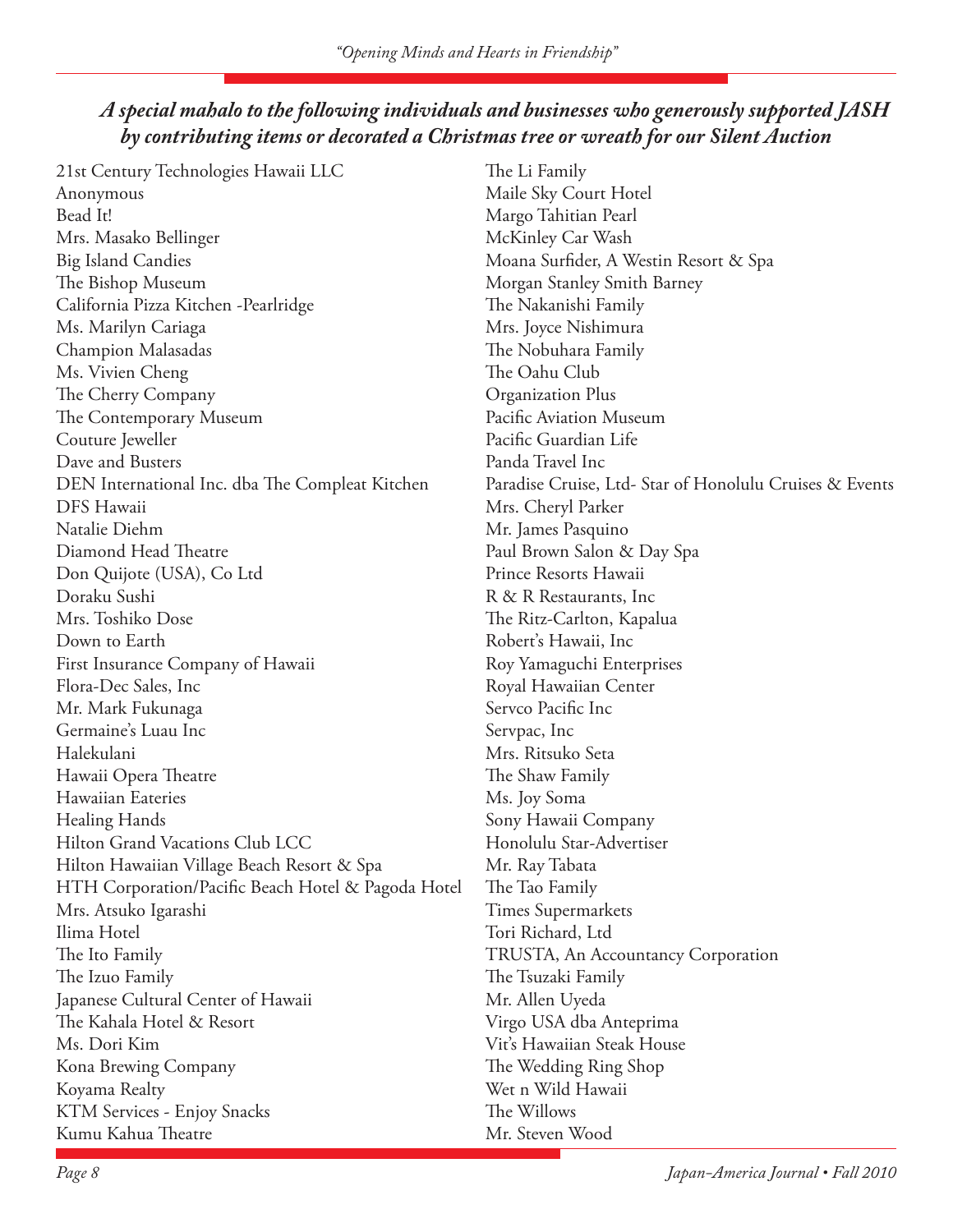# **Annual Tomodachi Christmas Tea**

On Thursday, December 9, 2010, members and friends<br>
of the Tomodachi Committee celebrated the holiday<br>
at the historic Waioli Tea Room. Attendees were again enterof the Tomodachi Committee celebrated the holiday season with a festive afternoon tea in a private room tained with Christmas music performed by guitarist Charles K. Morton while enjoying a delicious spread of scones, petite sandwiches, cookies, pastries and an assortment of tea.

Tomodachi Committee members Lillian Yajima and Kazuko Love performed a *hula* to the Christmas Song "White



*Attendees enjoy afternoon tea. (L-R): Roberta Sullivan and Jean McIntosh, Tomodachi Chair Kazuko Love and guest Suzie Cummings.*

Christmas." The afternoon ended with all guests singing along to popular Christmas songs led upfront by a spirited group of members and friends accompanied by Charles K. Morton on guitar.

JASH would like to thank Tomodachi Committee member Roberta Sullivan for arranging this wonderful event and providing each attendee with a favor. JASH would also like to thank Charles K. Morton, Lillian Yajima and Kazuko Love for their wonderful performances.



*A group of festive attendees lead a round of Christmas songs accompanied by Charles Morton on guitar.*

# **Michelle Daigle Selected as Akihito Scholar for 2011**

Michelle Daigle, a PhD student in the Department<br>
of Anthropology under the University of Hawaii<br>
(UH) at Manoa Colleges of Arts and Sciences,<br>
has been awarded the prestigious Crown Prince Akihito of Anthropology under the University of Hawaii (UH) at Manoa Colleges of Arts and Sciences, Scholarship for academic years 2011-2013. Ms. Daigle was

> selected from a group of six outstanding applicants. The scholarship provides \$45,000 per year, which includes up to a \$15,000 allowance for tuition and one time round trip economy class airfare between Hawaii and Japan. Ms. Daigle will be researching the ramifications of industrial pollution on the environment and public health by examining Minamata Disease, the



*Michelle Daigle, 2011 Crown Prince Akihito Scholarship recipient.*

tragic and persistent case of mercury poisoning in Japan. Ms. Daigle will be affiliated with

Kumamoto University near Minamata City where the symptoms of the disease were first discovered.

The Crown Prince Akihito Scholarship Foundation and the Akihito Endowment of the UH Foundation annually provides scholarships to UH graduate students for study in Japan and graduate students in Japan for study at UH. The Scholarship was established to commemorate the wedding of Crown Prince Akihito to Michiko Shoda in 1959 to promote good relations between U.S. and Japan, and so far has provided scholarships to 134 scholars who are now serving around the world as "ambassadors of good will." A unique aspect of the scholarship is that the scholars are given an audience with Their Majesties The Emperor and Empress of Japan at their Imperial Palace residence in Tokyo. Their Majesties have maintained a special relationship with the scholars, evidenced by their visit to Hawaii in July 2009 to commemorate the 50th Anniversary of the Scholarship during which they met with the scholar alumni who gathered for the event.

The scholarship is administered by the Japan-America Society of Hawaii. Those interested in the scholarship are directed to the website www.jashawaii.org under CPASF.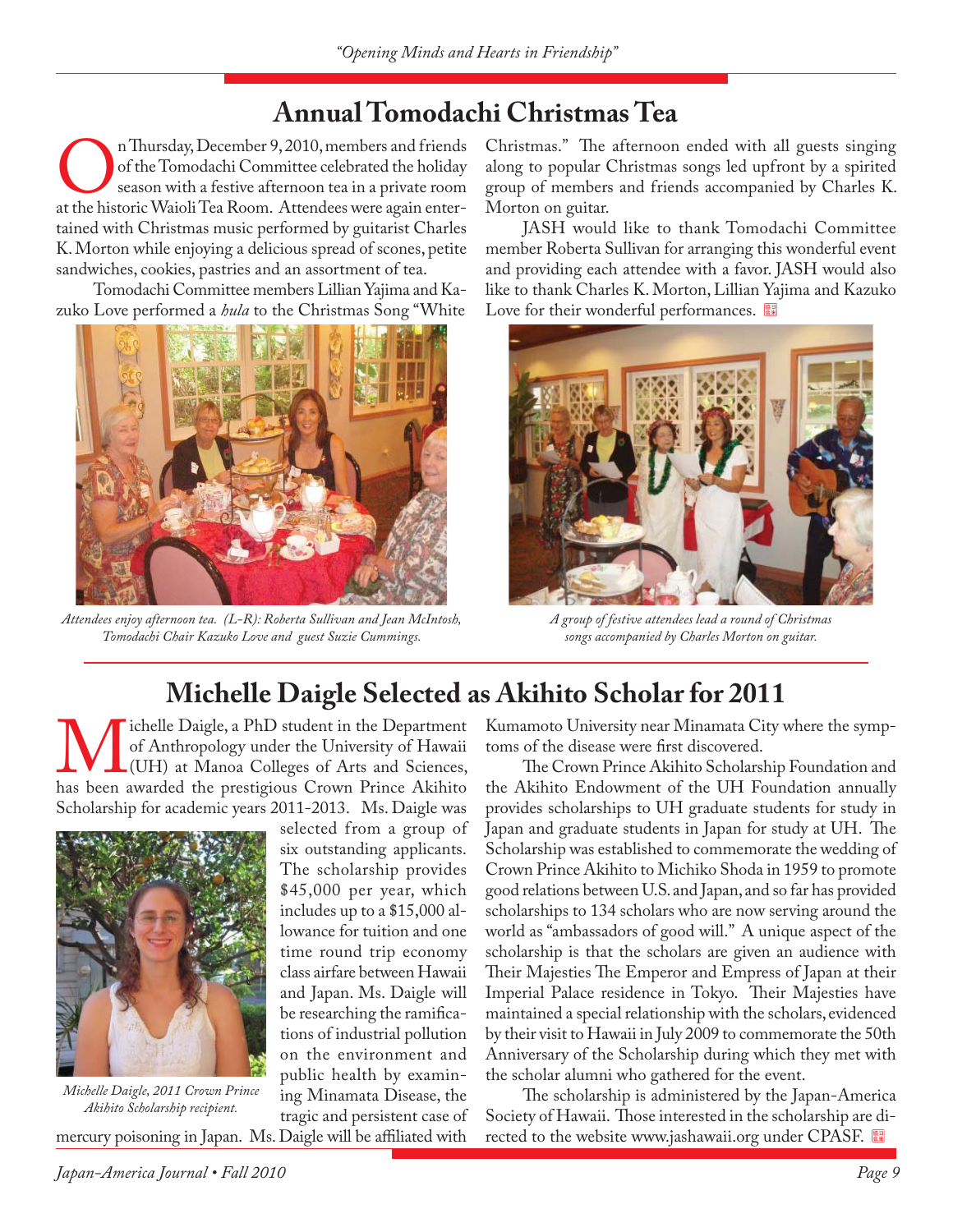## **Membership Updates**

*October - December 2010*

|  | <b>New Corporate Member</b> |  |
|--|-----------------------------|--|
|  |                             |  |

1001 Stories LLC Regular Kualoa Ranch Hawaii

### **Corporate Member Upgrade** DFS Hawaii Benefactor

### **New General Members**

Ms. Lenny Yajima Andrew Individual Dr. Mary Babcock Individual Mrs. Setsuko Crawley Family Mr. Jeff ry Kim Individual Mr. Timothy Los Banos Ms. Taryn Nishijo Individual Ms. Laura Noda Family Mr. Peter Wilczak Individual

### **General Member Upgrades**

Ms. Janice Kamemoto Individual Ms. Sandra Oda Individual Ms. Tracey Saiki Family

## **Calendar of Events**

### **JANUARY**

- 22 Asian-Pacific Children's Convention (APCC) Interviews, JASH
- 27 New Year's Reception, Washington Place
- 29 Japan Wizards Statewide Academic Team Competition Volunteer Orientation, KCC

### FEBRUARY

| $\mathbf{q}$ | Ehime Maru 10-year Memorial Service, Ehime |
|--------------|--------------------------------------------|
|              | Maru Memorial, Kakaako Waterfront Park     |

26 Japan Wizards Statewide Academic Team Competition **KCC** 

### MARCH

25-30 APCC Misson Project Homestay

### APRIL

- TBD 21st Annual Friendship Golf Classic, TBD
- TBD Spring Japan Day, Hawaii Tokai International College

## MAY

21 Visitor Industry Charity Walk, Waikiki

## **New Corporate Members**

### *Kualoa Ranch Hawaii*

Kualoa is a family-owned enterprise with a mission to be stewards of this special land. We do this by preserving, protecting and enhancing Hawaii's natural beauty and culture, while developing recreational and agricultural enterprises compatible with the environment. We care about and wish to communicate our concern and reverence for our natural environment, the unique Hawaiian culture and the sacred history of Kualoa Ranch.

Established in 1850, Kualoa is a 4,000 acre working cattle ranch, spread from the steep mountain cliffs to the sparkling sea. Located on the northeastern side of Oahu in the Hawaiian countryside, it is 45 minutes from Honolulu. The ranch terrain varies from dense rainforest to broad open valleys and from beautiful white sand beaches to verdant cliff faces. It is truly a paradise for outdoor recreation with many places accessible only by horseback, on an all-terrain vehicle, or by hiking.

If the views look familiar, that's because Kualoa has been the site of many television shows and Hollywood films such as Jurassic Park, Windtalkers, Pearl Harbor, Godzilla, Tears of the Sun and 50 First Dates. TV shows including the old and new Hawaii Five-O, Magnum P.I. and LOST.

There are two major areas of the property: the northern half, including Kaaawa Valley, which contains most of the movie locations; and the southern half, that includes Hakipuu Valley, the 800-year-old Molii fishpond and Secret Island.

Kualoa is one of the most historically significant destinations on Oahu, and in ancient times, one of the most sacred places on the island. Come experience- the aloha and special sense of *ohana* (family) that Kualoa employees share.

### *1001 Stories*

Where gods roam, where sharks reside. We've soared through the heavens at 15,000 feet, climbed volcanoes, braved jungles and filmed beneath the ocean. Other days, we humbly and simply fax, print and sign permits. Whatever your film or video requirements, 1001 Stories is an award winning, full-service, film and video production company based in Honolulu, Hawaii. Founded by independent filmmakers Oz Go and Johnathan Walk, 1001 Stories specializes in the latest high definition technology, but our passion is collaboration, originality and telling stories.

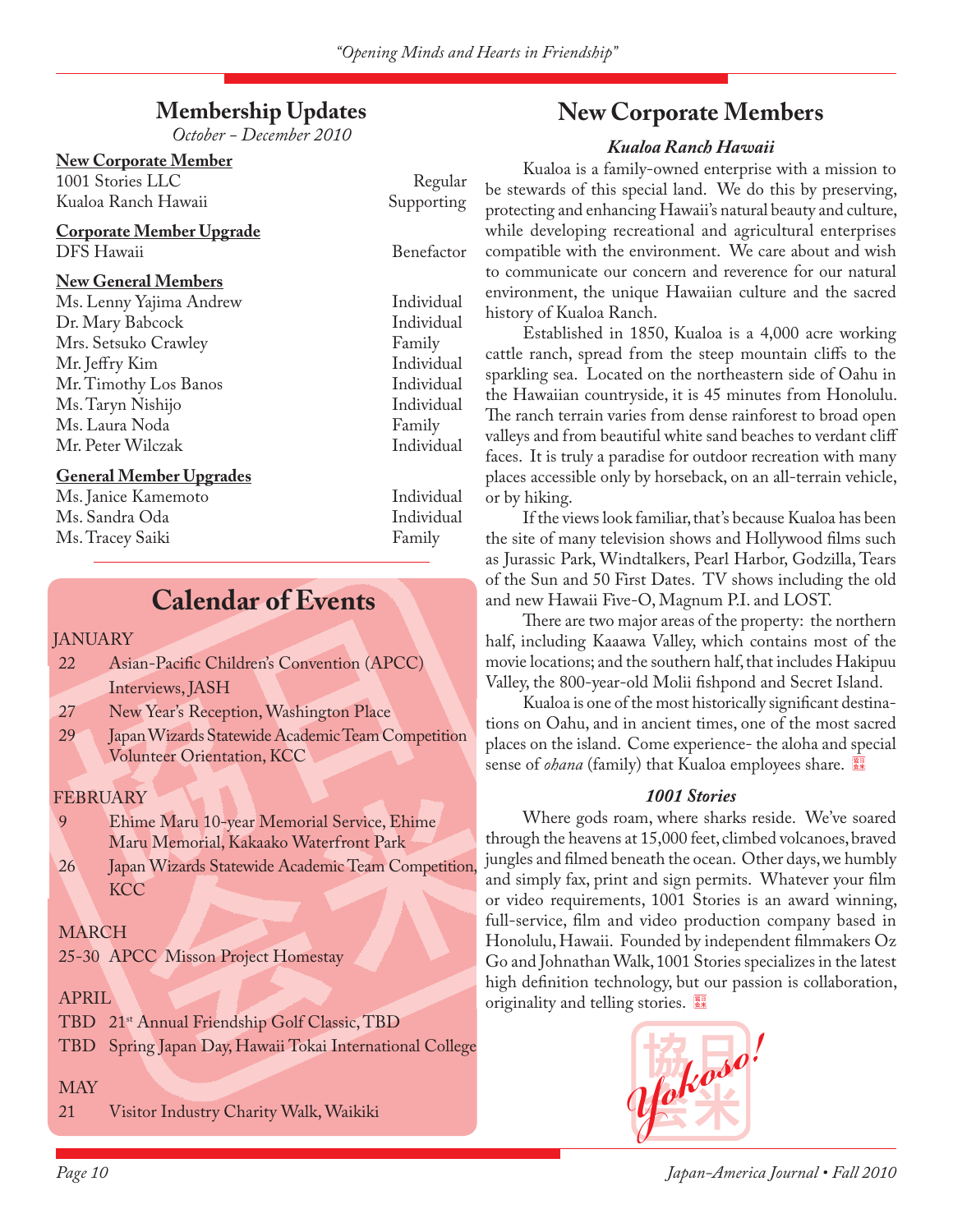# **JTB Cultural Exchange Corporation Donates to JASH**

TB representatives Ms. Mika Kobayashi and Ms. Megumi<br>Miyahara presented a donation to JASH to support its<br>educational programs. The donation will help fund all<br>of JASH's educational programs covering students in grades TB representatives Ms. Mika Kobayashi and Ms. Megumi Miyahara presented a donation to JASH to support its educational programs. The donation will help fund all K-12. JASH's educational programs foster greater understanding between children in Hawaii and Japan and include programs for cultural exchange.

JTB Cultural Exchange Corporation is a not-for-profit corporation for the purpose of fostering greater cultural exchange between the citizens of Japan and the U.S. The pro-



*(L-R): Megumi Miyahara, JASH President Ed Hawkins, Mika Kobayashi.*

grams are supported by a permanent fund created through contributions by JTB Americas, Ltd., a subsidiary of JTB Corporation. JASH would like to thank the JTB Cultural Exchange Corporation for this generous donation.

## **JASH Donor Recognition**

*October - December 2010*

### **Statesman \$5,000 - \$24,999**

First Insurance Charitable Foundation Freeman Foundation JTB Goodwill Foundation McInerny Foundation

#### **Counselor \$1,000 - \$4,999**

Hawaii Hotel Industry Foundation International Cultural and Friendship Association JTB Cultural Exchange Corporation

#### **Diplomat \$250 - \$999**

Mr. Daniel Dinell Foodland JTB Hawaii Travel LLC Dr. Blair Odo

### **Colleague \$1 - \$249**

Ms. Karen Cho Ms. Sharon Honda Ms. Ina Tateuchi Mr. Neal Okamoto Mr. Earl Okawa Mr. Walter Ozawa Ms. Brenda Teranishi Mr. Melvin Yamaki Ms. Lillian Yano

## **ICFA donates to JASH Educational Programs**

The Director of the Honolulu-based International Cultural & Friendship Association (ICFA), Mr. Mamoru<br>
Yamasaki, presented a check to JASH to continue its<br>
educational programs to foster international understanding. tural & Friendship Association (ICFA), Mr. Mamoru Yamasaki, presented a check to JASH to continue its

Mr. Yamasaki visited the JASH office at year's end, passing on his wishes for a successful new year. JASH President Ed Hawkins accepted the donation on behalf of the Society.

ICFA's mission is to promote understanding and friendship between youth of different cultures. Each year, ICFA hosts *JASH President Ed Hawkins accepts*  a U.S.-Japan-China Friendship Youth Delegation in Hawaii



*the donation check from ICFA Director Mr. Mamoru Yamasaki.*

and for the past several years has collaborated with JASH to bring a cultural program to local youth groups in Hawaii. Mahalo to Mr. Bob Hazard and Diamond Head Plumbing for installing a faucet near the Ehime Maru Memorial at Kakaako Waterfront Park to help the many volunteer groups that clean the memorial. Diamond Head Plumbing provided a substantial discount on its installation to the Ehime Maru Memorial Association. If you need further information, contact them at 737-4344, located at 1039 11<sup>th</sup> Avenue, Honolulu, HI 96816.



### **Japan-America Society of Hawaii**

*Promoting understanding and friendship between the peoples of Japan and the United States through the special and unique perspective of Hawaii* PO Box 1412, Honolulu HI 96806 • Tel: (808) 524-4450 • Fax: (808) 524-4451 • Email: admindir@jashawaii.org • http://www.jashawaii.org